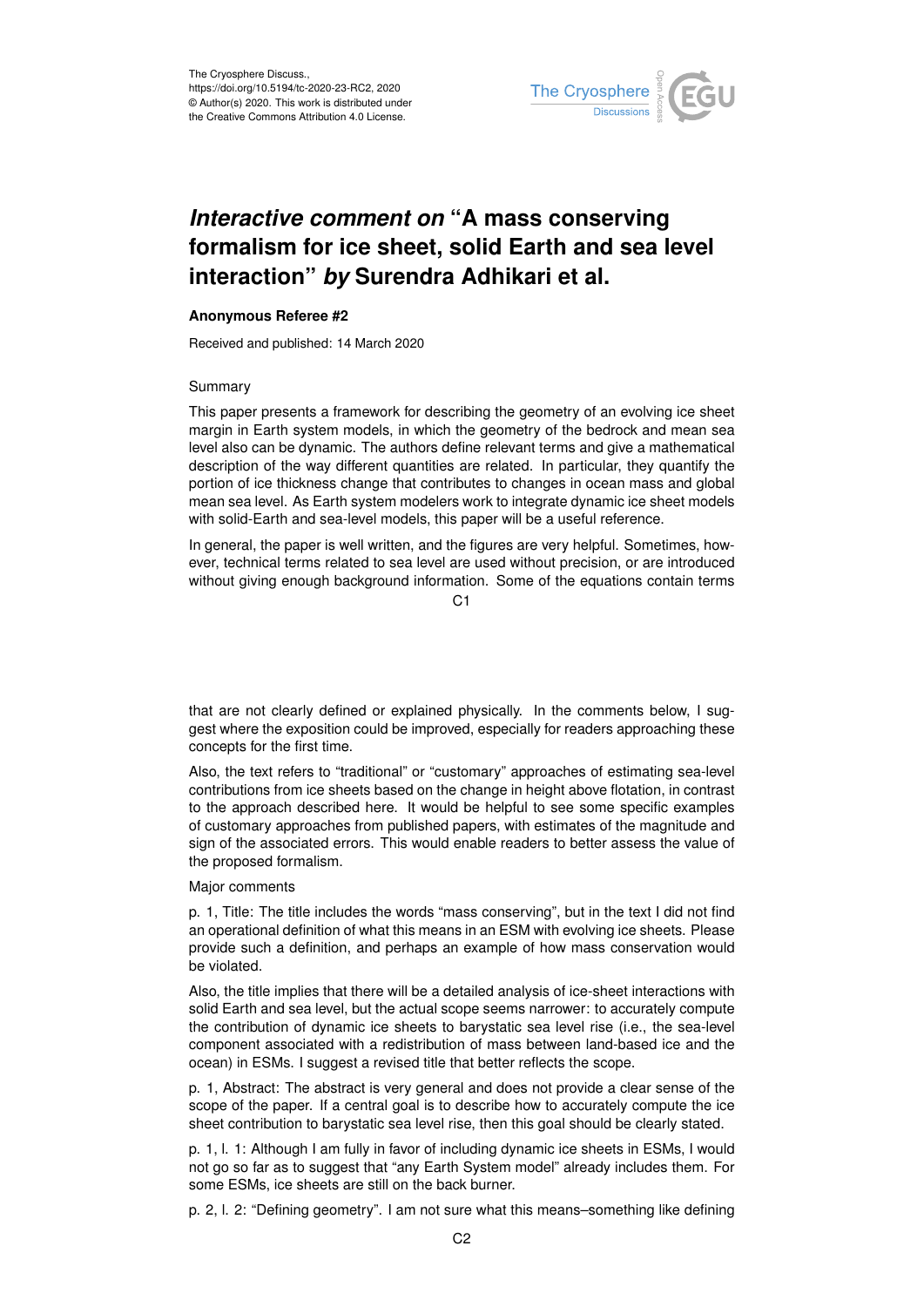geometric concepts that are relevant to models with dynamic ice sheets?

p. 2, l. 4: "future debate and reconciliation." Ideally, the concepts are set forth clearly in a way that leads to greater mutual understanding and less debate.

p. 2, l. 5: "basic configuration setup". I am not sure what this means. It seems an odd way to describe what seem to be theoretical or analytical frameworks.

p. 2, l. 8: I am not clear why these previous analyses are referred to as "traditional configurations." The word "traditional" suggests a contrast with something novel and untraditional to be introduced here. However, I don't see this work as heading off in a different direction from the cited papers, but rather as clarifying concepts that are particularly relevant for ESMs. As above, "configuration" doesn't seem to be the right word.

p. 2, l. 13: Similarly, what is meant by "traditional theory for ice-bedrock-ocean interface changes"?

p. 2, l. 25: "sea surface elevation". This is an ambiguous term; it can refer either to the mean (on some appropriate time scale) or to a quantity that varies on short time and spatial scales. There is some explanation below, but it is better to be as clear as possible when introducing the quantity S(omega,t). I think that what is meant here is what Gregory et al. (2019) call "mean sea level", a term they recommend in place of the deprecated term "mean sea surface." If S is actually meant to represent the geoid, which is not quite the same as mean sea level, then this should be stated clearly.

In general, Gregory et al. (2019) is a comprehensive, carefully written reference. I suggest that the authors adopt similar terminology, paraphrasing and referring to that paper as appropriate.

p. 2, l. 26: What is the International Terrestrial Reference Frame, and how is it defined? Is it similar to what Gregory et al. (2019) call the reference ellipsoid?

p. 2, l. 32: It is stated first that S is highly variable in space and time, and then it is stated

C3

that S is quasi-static and does not, in fact, include short-term dynamic processes. Please use S only to refer to quasi-static mean sea level, and use a different term when discussing short-term dynamics.

p. 3, l. 5: "Sea level" is another ambiguous term, as discussed by Gregory et al. I suggest "mean sea level."

p. 3, l. 5: "represents an equipotential surface whose spatial pattern mimics the geoid." This is confusing. First, how is the geoid defined? Gregory et al. define it as the geopotential surface chosen so that the volume between the geoid and the sea floor is equal to the time-mean volume of sea water (including the liquid-water equivalent of floating ice) in the ocean. Second, what is meant by "mimics" the geoid? Does "mimics" mean "is equivalent to", or "is similar to"? If the latter, in what way does S(omega,t) differ? If S is mean sea level, then it is not an equipotential surface; for instance, mean sea level has a higher geopotential on one side of the Gulf Stream or ACC than the other. (Though it could be convenient to define S as an equipotential surface in areas not covered by ocean.)

p. 3, l. 11: Since ocean and ice have variable density, it would be clearer to refer to rho  $o$  and rho i as reference densities.

p. 3, l. 12: "sea surface relative to the seafloor". I suggest "local mean sea level relative to the seafloor".

p. 4, Eq. (3): Why are the ocean and land functions undefined at coastlines and grounding lines? Is it problematic not to include them in one domain or the other?

p. 4, l. 7: Please say precisely what is meant by "connected to the open ocean". I would guess that the connected regions include marginal seas (e.g., the Mediterranean) but not inland lakes (e.g., the Great Lakes). Also, one needs an operational definition of the open ocean before defining a connection to the open ocean.

p. 4, l. 17: "is connected to" is more precise than "is in direct contact with"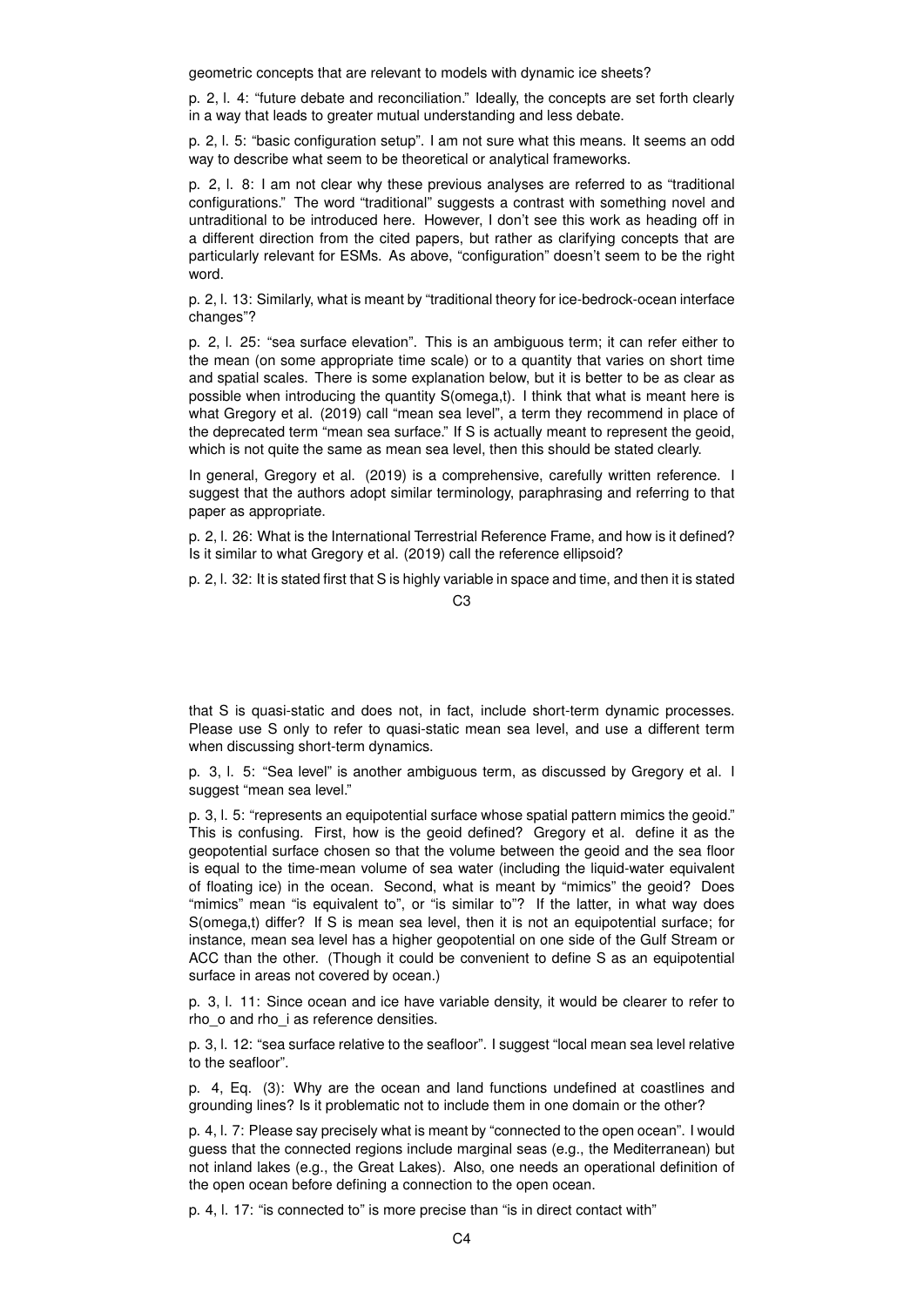p. 4, l. 23: Are there published examples of frameworks (i.e., "traditional theory") that cannot handle pinning points? It seems natural to define the ice domain as in Eq. (4), and I'm not aware of frameworks with a different or less natural definition.

p. 4, l. 24: Which "employed assumption" is being referenced here? Maybe the assumption that only ice that is part of the ocean domain is included within the floating ice mask?

p. 4, l. 27: "the first generation of Earth system models". I'm not sure we are still in the first generation, since ESMs have been around for about a decade. Maybe "current Earth system models".

p. 5, Eq. (6): Why is the grounded mask needed in this expression, if it is true that  $H =$ H 0 for floating ice shelves?

p. 5, l. 8: What is the referent in "it can be negative"?

p. 5, l. 21: What is meant by "directly affects"? Is this just the (fairly trivial) statement that some, but not necessarily all, of the net change in ice mass results in a change in ocean mass?

p. 5, ll. 21-22: "Quantifying the fraction of ice mass change that contributes to sea level. . ." I thought that this was the main point of the section. In what sense is it analytically unapproachable and beyond the scope of the study?

p. 5, l. 23: "Despite the assumption. . ." Which assumption? If the reference is to the assumption that "the net change in ice sheet mass directly affects the ocean mass", I'm not sure there is a contradiction, but I'm not clear on the precise meaning of the assumption.

p. 5, l. 27: "...yields some error." After reading this statement, I was expecting to see quantitative error estimates later in the text. There is an illustration in Fig. 3, but is it possible to state the typical order of magnitude of the error? For instance, is it closer to 1% or 10%?

C5

p. 5, l. 28: Please say precisely what is meant by "contributes to sea level". For example, if an ice sheet loses mass, the geoid will change because of gravitational and rotational effects, but these changes aren't part of DeltaH\_S. What is meant, I think, is the part of the ice loss that adds to the mass of the ocean, i.e. the barystatic sea-level component. If so, then barystatic SLR and related terms should be defined here or earlier.

p. 5, l. 30: Since this is a central equation in the paper, I would like to see a clearer description of the physical meaning of each term, and when appropriate a derivation. I convinced myself that the first two terms on the RHS are correct, but I was not able to derive the third term or understand the physical motivation. In the text, the closest thing to an explanation is on p. 7, l. 20: "The last term in the equation accounts for the fact that fresh water density evolves during the accretion and ablation of ice, whereas the average ocean water density in the vicinity of the grounding line acts to determine the ablation height." This is confusing, in part because freshwater density rho\_w is a physical constant that does not evolve. Please provide a clearer explanation and, if possible, a supporting figure.

p. 6, Figure 2: The figure and caption are helpful, especially panels a and b with the four different regimes.

p. 7, ll. 3ff: The text refers to three distinct "regimes", whereas Fig. 2 refers to four regimes that are defined differently from the regimes in the text. Please use the term "regimes" consistently. In the text, paragraph 1 corresponds to the first term on the RHS of Eq. (7), and paragraph 2 to the second and third terms. But as stated above, the explanation of the third term is not clear. Perhaps revise so that paragraph 2 addresses the second term and paragraph 3 the third term. Then the current paragraph 3 would become a short paragraph 4.

p. 7, l. 19: Could you give an example of when the magnitude of the change in H\_F would be equal to the magnitude of the change in H, and when it would be less?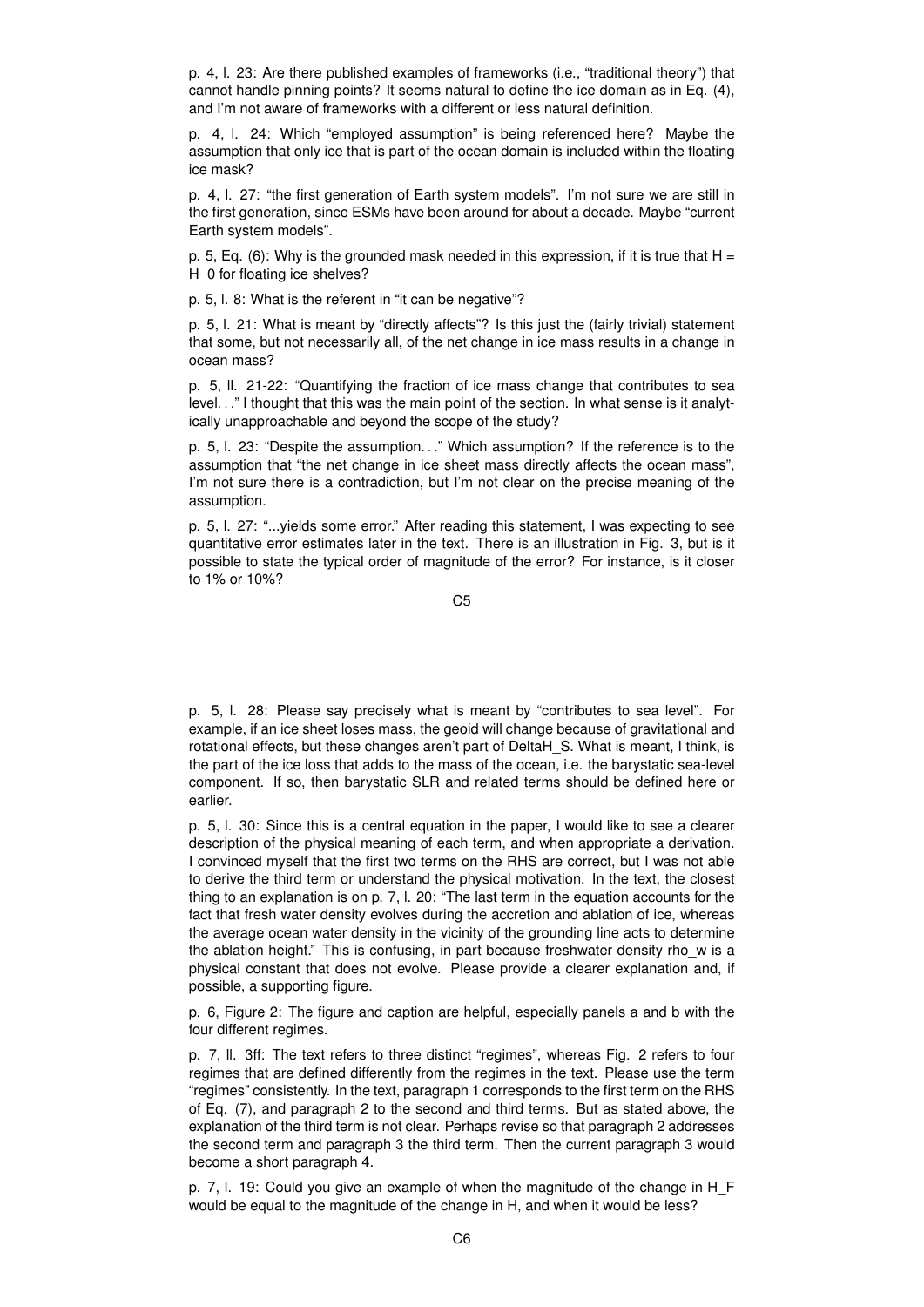p. 7, ll. 29ff: I am confused about the difference between events in regimes 1 and 2. My understanding is that regime 1 consists of regions that are grounded at both the start and end of the simulation, whereas regime 2 consists of regions that transition from grounded to floating during the simulation. If so, this should be stated clearly. â $\widetilde{A}$ ć For regime 1, it is stated that DeltaH S is different from DeltaH F because of "evolving bedrock and sea level". Are bedrock and sea level not evolving in regime 2? Or is the point rather that in region 1, the ice remains grounded throughout the simulation, and therefore the entire DeltaH contributes to DeltaH\_S, whereas DeltaH differs from deltaH F because of bedrock changes? âĂ c For regime 2, it is stated that the discrepancy is due to the "missing fraction of newly grounded or newly floating ice." I am not sure what this means. I understand why DeltaH\_S differs from DeltaH in this region, but not why DeltaH\_F differs from DeltaH\_S.

p. 7, l. 30: Please say more precisely what is meant by the "customary approach of using DeltaH F." Can you cite specific examples in the literature in which the ice-sheet contribution to SLR was derived from DeltaH\_F, yielding a significant error? In the literature (beyond this specific example from Larour et al. (2019)), do the errors have a systematic sign? Are these errors prevalent in ice sheet models that include isostatic adjustment (i.e., where DeltaH\_S could have been computed accurately, but DeltaH\_F was reported instead)? Or is the problem that most ice sheet models ignore isostatic adjustment, so that they are missing a key term needed to compute deltaH S?

Also, can you state the magnitude of the systematic error? That is, what is the magnitude of the integrated error in Fig. 3 panel c, relative to the integrated value of deltaH F?

p. 8, Fig. 3: In addition to the 2D fields, it would be useful to show a graph consisting of time series of the area-integrated values of H\_S and H\_F. This graph could show not only the total values, but also the values computed separately for regions 1, 2, and 3. Also, please cite Larour et al. (2019) in the caption.

C<sub>7</sub>

p. 8, l. 6: Here, barystatic sea level change is finally defined. I suggest introducing and defining this concept earlier in the paper. Also "ocean mass-related" is a bit vague; I suggest phrasing similar to that of N19 in Gregory et al. (2019): e.g. "the part of global-mean sea-level rise which is due to the addition to the ocean of water mass that formerly resided within the land area as land water storage or land ice." Then DeltaRˆI, introduced below, would be the land-ice contribution, and DeltaRˆL would be the contribution from other land terms.

p. 8, Eq. (8): The term on the LHS includes a subscript, a superscript, and an overbar, without immediately saying what these things mean. I suggest a more gradual and systematic introduction to the notation. Also, could you explain why the denominator contains rhow instead of rho o? At first, I assumed that the denominator represents the mass of the ocean, but I think the reason for rho\_w is that we are converting a mass of fresh ice into an equivalent ocean volume, ignoring halosteric effects. Again, a more detailed physical explanation would be helpful.

p. 8, Eq. (9): This equation introduces several more terms without preamble, and the reader has to study the following paragraph carefully to translate each term. Please rewrite in a way that is gentler for the reader.

p. 9, ll. 7-9. I am not clear on the meaning of the third and fourth ("past") terms, and how these terms change the ocean mass. I understand that past ice-sheet changes affect sea level through ongoing glacial isostatic adjustment, but isn't GIA included in term 6, the vertical-land-motion term?

A more general comment: It could be easier for the reader if the text were organized from general to specific, instead of specific to general. That is, first define the various kinds of sea-level rise, introduce notation, and state the various source terms. Then state that this paper is focused on R  $\Gamma$ <sup>c</sup>C, as computed in equation (8) based on DeltaH\_S. Finally, show how to compute DeltaH\_S. This would be a fairly major rewrite, and I don't want to be too prescriptive, but it is challenging for readers to introduce basic